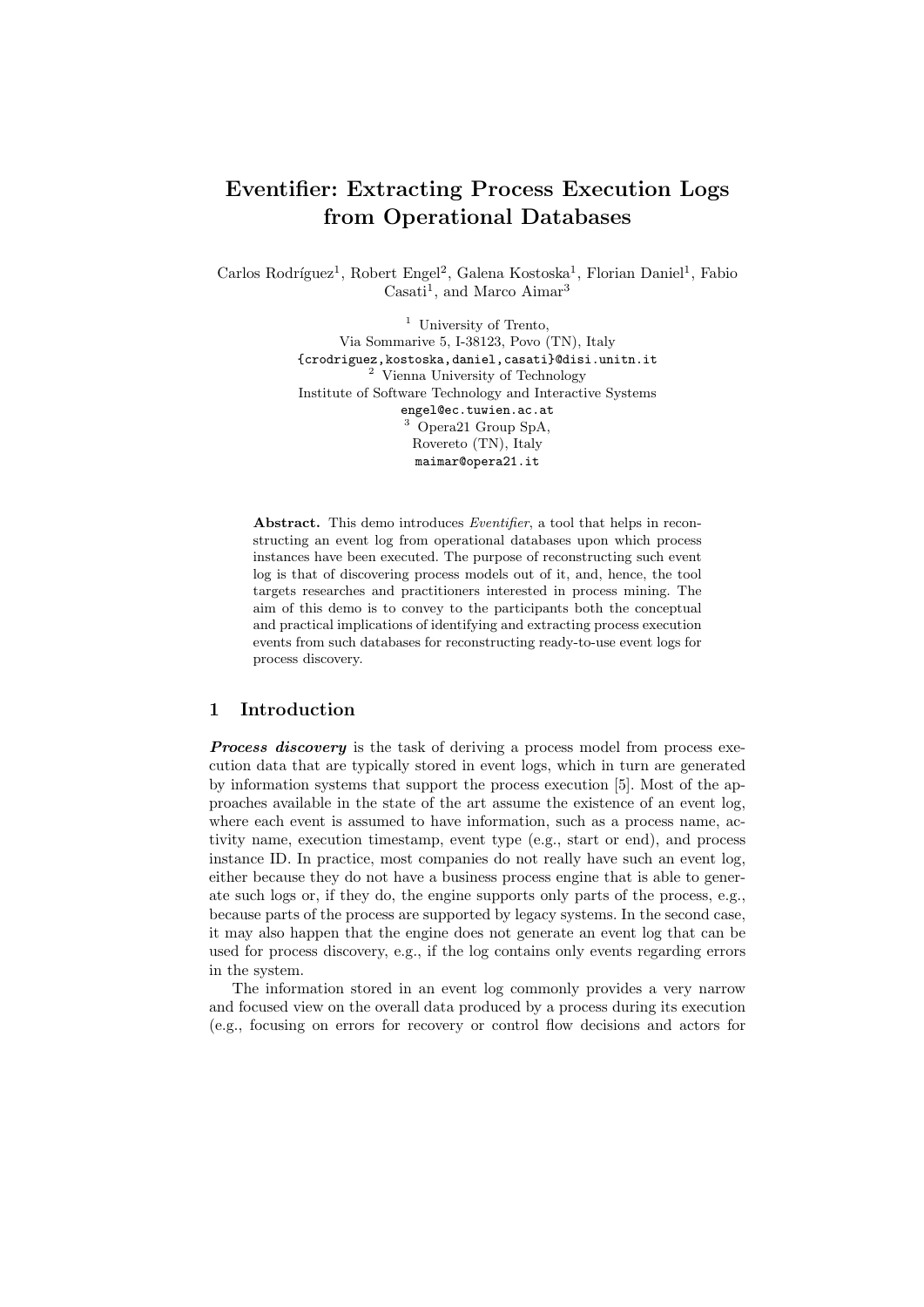#### 2 C. Rodríguez et al.

auditing). Typically, however, an information system also stores the full data produced by a process inside its operational databases (OD) (also known as production databases), where these data comprise process progression data, process state data, business data produced throughout the process, data related to the regular operations of an organization, as well as their related business facts and objects [2]. ODs therefore store more and richer data than event logs, but blur different aspects of data and neglect the event-based nature of process executions. For this reason, process discovery starts from event logs.

With this demo, we approach the problem of producing process execution events in a fundamentally different context, i.e., in a context where we do not have access to the information system running the process (hence we cannot instrument it) and where the only way of obtaining process execution events is deriving them from the OD of the information system *after* the actual process execution. We call this activity **eventification** of the OD and we perform it with the help of our tool **Eventifier**. For the rest of the paper, we assume that the OD is a relational database  $[4]$ .

Significance to the BPM field. Much attention has been paid so far to the problems of representing event logs [6], event correlation [3] and process discovery [5], while the problem of how to produce good events has been neglected by research. As explained above, **Eventifier** approaches an important issue in the field of process mining by providing an application that will help both researches and practitioners working in the field.

## 2 Eventification of the Operational Database

Let's start by giving some preliminary definitions. An event log can be seen as a sequence of events  $E = [e_1, e_2, ..., e_m]$ , where  $e_i = \langle id, \text{tname}, \text{pname}, \text{p}_i \rangle$ is an event of a process instance, with id being the identifier of the event, tname being the name of the task the event is associated with, pname being the name of the process type, piid being the process instance identifier, ts being the timestamp of the event, and pl being the payload of the event. Thus, an event log stores traces of process executions as atomic events that represent process progression information and that may carry business data in their payload.

Reconstructing an event log  $E$  with events  $e_i$  means deciding when to infer the existence of an event from the data in the OD and filling each of the attributes of the event structure with meaningful values. These values either stem from the data in the OD or they may be provided by a domain expert. Specifically, for the id attribute, assigning an identifier to an event means recognizing the existence of the event. Given that we do not have real events in the OD but other, indirect evidence of their occurrence, there is no "correct" or "original" event identifier to be discovered. The question here is what we consider *evidence* of an event. Similarly, in the case of tname, without the concept of task in the applications of the information system, there is no explicit task naming that can be discovered from the data. Thus, we need to find a way to label the boxes that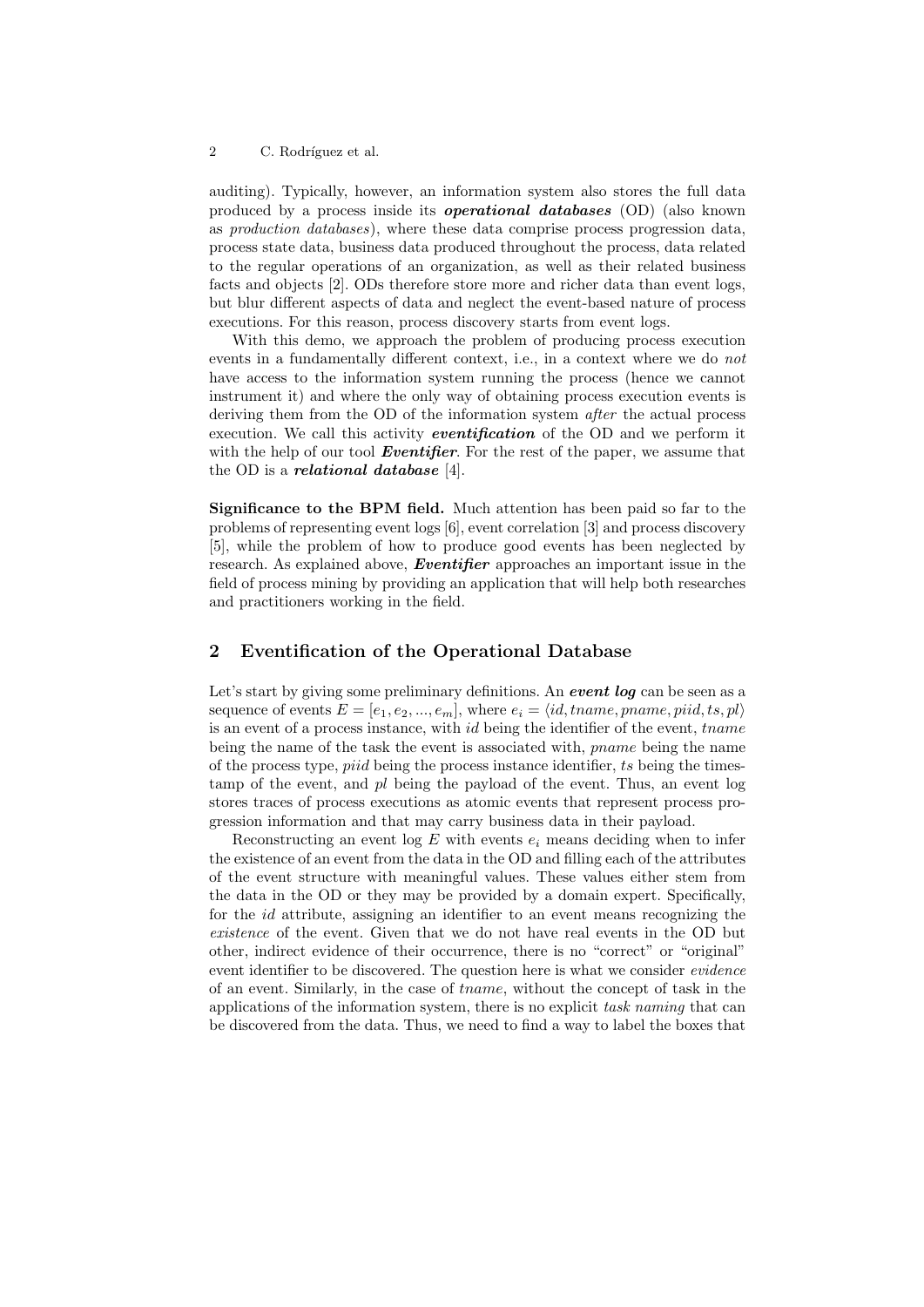will represent tasks in the discovered model. The value for the attribute *pname* (the process name) we can only get from the domain expert, who knows which process she is trying to discover. Then, the process instance identifier (piid) is needed to group events into process instances. The piid is derived by means of event correlation based on the values of the attributes of the identified events. The attribute ts is needed to *order* events chronologically, which is a requirement for process discovery. Therefore, we need to find evidences in the OD that help us in determining the ordering of events. Finally, the goal of choosing a payload  $pl$ for the purpose of eventification is not to reconstruct the complete business data that can be associated with a given task or event, but rather that of supporting the correlation of events into process instances. We can get this data from the rows that originate the events.

We call the assignment of values to *id*, *pname* and *tname* the *identification* of an event, to ts the ordering of events, to pl data association, and to piid correlation. These four activities together constitute the *eventification* process. and it is helped by heuristics in the form of *eventification patterns*:

Event identification patterns. These patterns help in the identification of events from the OD. In these patterns, we assume that the existence of a row in a relation R indicates the presence of an event. We express these patterns as a function:

 $identity(R, pname, tname) \rightarrow e^0 = \langle id, pname, -, tname, -, t \rangle$ 

where *pname* and *tname* are defined by the domain expert, and  $t$  is the tuple in R that originated  $e^0$ . In concrete, we rely on the following three patterns for the identification of events:

– Single row, single event pattern (Figure 1(a)). In this pattern, each row in a relation R indicates the existence of an event. R can be obtained with a simple SQL query as:

SELECT  $*$  FROM  $r_1, r_2, ..., r_n$ 

WHERE [JOIN conditions for  $r_1, r_2, ..., r_n$ ];

– Single row, multiple event pattern (Figure 1(b)). A tuple in  $R$  can evidence the existence of more than one event, such as when different values of the attributes  $A_i$  of R indicate different potential events. In this case, the relation  $R$  is built by applying filtering conditions in the WHERE clause so as to keep only the target events:

SELECT  $*$  FROM  $r_1, r_2, ..., r_n$ 

WHERE [JOIN conditions for  $r_1, r_2, ..., r_n$ ]

AND [filtering conditions for the target event, e.g.,  $r_2$  dispatched = yes]; – *Multiple row, single event pattern* (Figure 1(c)). Multiple rows in a relation

R indicate the presence of a single event. This last pattern is useful, for instance, when we deal with a denormalized relation that mixes data at different granularities, e.g., when in a single tuple we find both the header of an invoice and the item sold. The SQL for R has the following form,

SELECT DISTINCT  $A_1, A_2, ..., A_k$  FROM  $r_1, r_2, ..., r_n$ WHERE [JOIN conditions for  $r_1, r_2, ..., r_n$ ];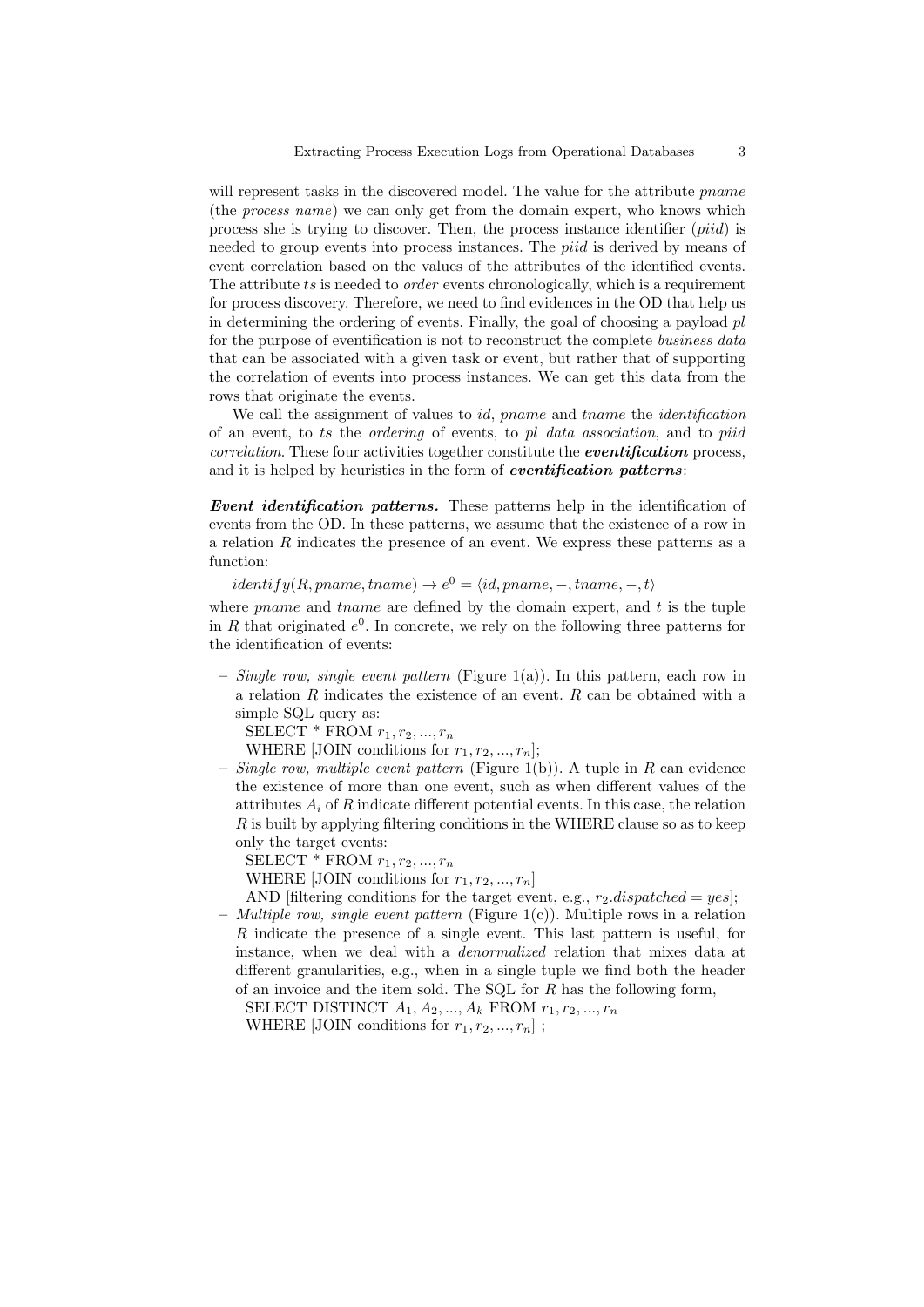4 C. Rodríguez et al.



Fig. 1. Types of event identification patterns: (a) single row, single event, (b) single row, multiple events, and (c) multiple row, single event pattern

where the attributes  $A_i$  should be the higher granularity attributes that would be typically used in a GROUP BY, SQL statement.

Event ordering pattern. The event ordering pattern aims at deriving the ordering of events from time-related information associated to the records stored in the OD, and is represented as:

 $order(e^0) \rightarrow e^1 = \langle id, paname, -, taname, ts, t \rangle$ 

where  $e^1$  is the result of attaching a timestamp value to ts, and ts is the projection of all timestamp or date attributes of  $e^0$ . t generated by the previous pattern. If only one timestamp can be found, it is used straightaway. If there are more possible timestamps in  $pl$ , the domain expert chooses the one that best represents the execution time of the task.

Data association pattern. The data association pattern aims to select which data to assign to  $pl$ . In the above patterns, we have so far simply carried over the complete row  $t$  as payload of the event, while here we aim to select which attributes out of the ones in  $t$  are really relevant. Our assumption is that all necessary data is already present inside  $t$ , that is, we do not need to consult any additional tables of the OD to fill  $pl$  with meaningful data. Thus, in the event identification step, the necessary tables are joined, and  $t$  contains all potentially relevant data items. The data association pattern is represented as:

 $getdata(e<sup>1</sup>) \rightarrow e<sup>2</sup> = \langle id, paname, -, taname, ts, pl \rangle$ 

where  $e^1$  is as defined before, and pl is the new payload computed by projecting attributes from t. In absence of any knowledge about the OD by the domain expert, the heuristic we apply is to copy into  $pl$  all attributes of  $t$ , except timestamps and auto-increment attributes, which by design cannot be used for correlation. The domain expert can of course also choose manually which attributes to include and which to exclude.

**Event correlation patterns.** Eventually, we are ready to correlate events and to compute the piid of the identified events. The goal of event correlation is to group events into process instances, which are the basis for process discovery. As explained above, we assume that after associating the final payloads to events all information we need to correlate events is present in the payload  $pl$  of the events in the form of attribute-value pairs. In practice, correlating events into traces means discovering the mathematical function over the attributes of  $pl$  that tells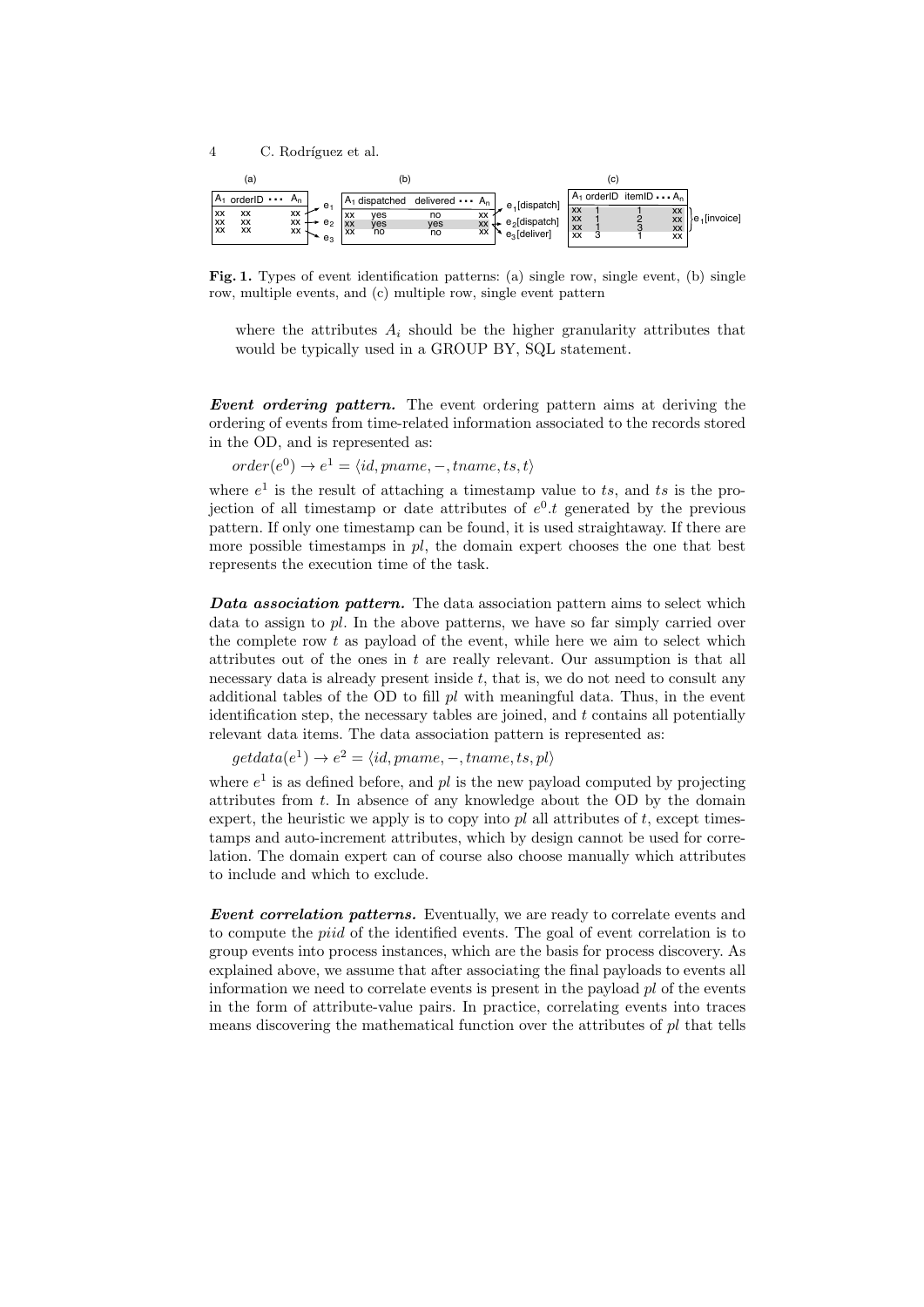if an event belongs to a given process instance, identified by the output piid of the function. We represent this step as follows:

 $correlate(e^2) \rightarrow e = \langle id, paname, piid, tranne, ts, pl \rangle$ 

where  $e^2$  is as defined above and e is the final version of the discovered event from the OD with the attribute *piid* filled with a suitable identifier of the process instance the event belongs to.

# 3 The Eventifier Environment

Figure 2 provides an architectural view on the resulting approach to eventification, which is a semi-automated process that requires the collaboration of a domain expert having some basic knowledge of the OD to be eventified. First, the domain expert identifies events in the OD, orders them, and associates data with them. All these activities are supported the the so-called Event Extractor, which supports the domain expert in an interactive and iterative fashion. The result of this first step is a set of events, which are however not yet correlated. Correlation is assisted via a dedicated Event Correlator, which again helps the domain expert to interactively identify the best attributes and conditions to reconstruct process traces. The result of the whole process is an event log that is ready for process discovery.

The Eventifier is implemented as an integrated platform that includes the components for eventification, correlation and process discovery. These components allow domain experts to interactively apply patterns and to navigate endto-end from the OD to the discovered process model and back. Since our aim is not to make contributions on process discovery, we use existing process discovery algorithms implemented as plugins for the popular process mining suite ProM [6]. All components are implemented as Java desktop applications using standard libraries such as Swing. The implementation of the Event Correlator is partly based upon a software tool originally developed for the correlation of EDI messages [1]. For the creation of XES-conformant event logs [6] that are used in the interface to process discovery in ProM, we employ the OpenXES libraries (http://www.xes-standard.org/openxes/start). Figure 3 shows the screenshots of the Event Extractor and Correlator components.



Fig. 2. Overview of the database eventification prototype and approach.